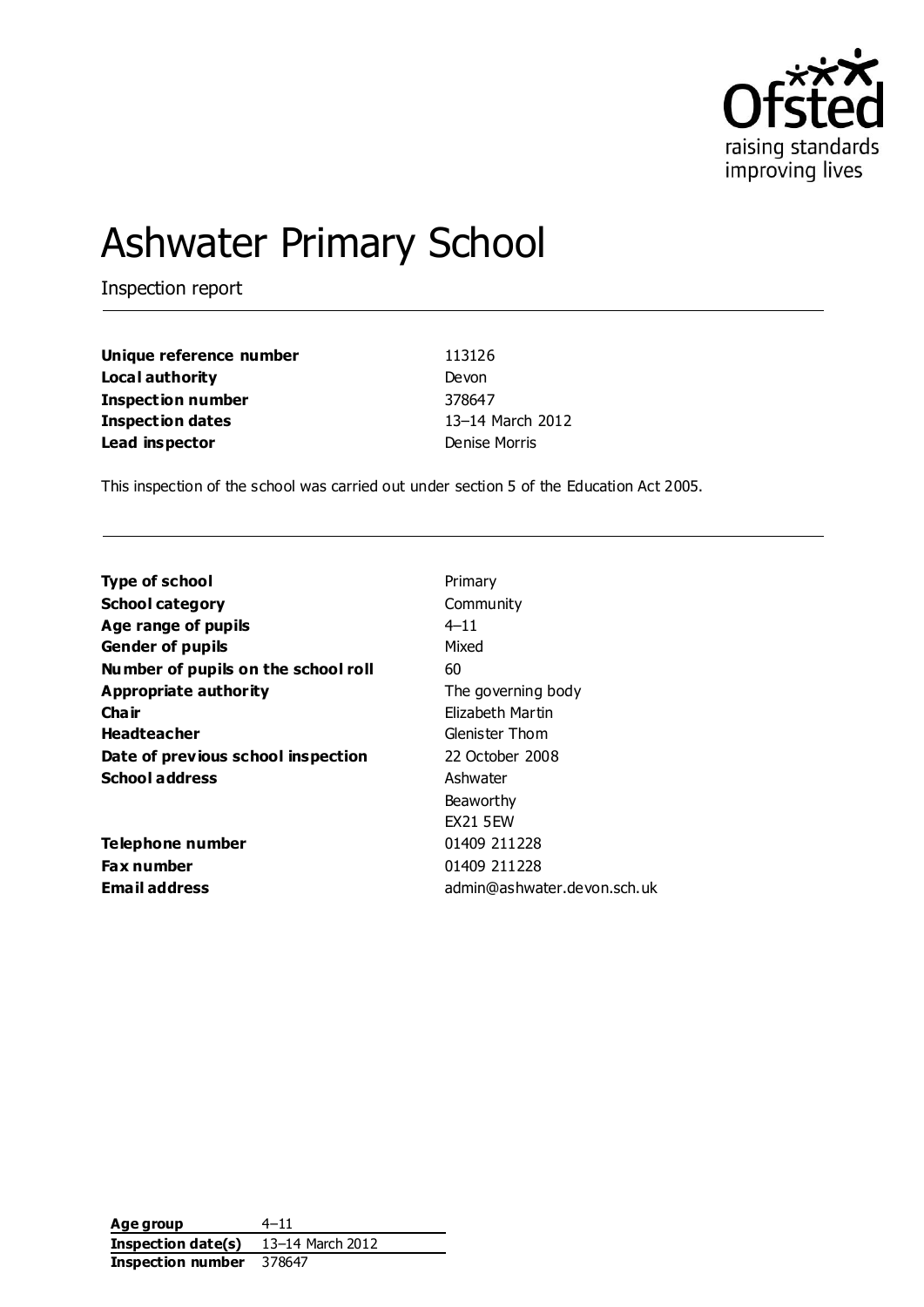

You can use Parent View to give Ofsted your opinion on your child's school. Ofsted will use the information parents and carers provide when deciding which schools to inspect and when.

You can also use Parent View to find out what other parents and carers think about schools in England. You can visit www.parentview.ofsted.gov.uk, or look for the link on the main Ofsted website: www.ofsted.gov.uk

The Office for Standards in Education, Children's Services and Skills (Ofsted) regulates and inspects to achieve excellence in the care of children and young people, and in education and skills for learners of all ages. It regulates and inspects childcare and children's social care, and inspects the Children and Family Court Advisory Support Service (Cafcass), schools, colleges, initial teacher training, work-based learning and skills training, adult and community learning, and education and training in prisons and other secure establishments. It assesses council children's services, and inspects services for looked after children, safeguarding and child protection.

Further copies of this report are obtainable from the school. Under the Education Act 2005, the school must provide a copy of this report free of charge to certain categories of people. A charge not exceeding the full cost of reproduction may be made for any other copies supplied.

If you would like a copy of this document in a different format, such as large print or Braille, please telephone 0300 123 4234, or email enquiries@ofsted.gov.uk.

You may copy all or parts of this document for non-commercial educational purposes, as long as you give details of the source and date of publication and do not alter the information in any way.

To receive regular email alerts about new publications, including surve y reports and school inspection reports, please visit our website and go to 'Subscribe'.

Piccadilly Gate Store St **Manchester** M1 2WD

T: 0300 123 4234 Textphone: 0161 618 8524 E: enquiries@ofsted.gov.uk W: www.ofsted.gov.uk



© Crown copyright 2012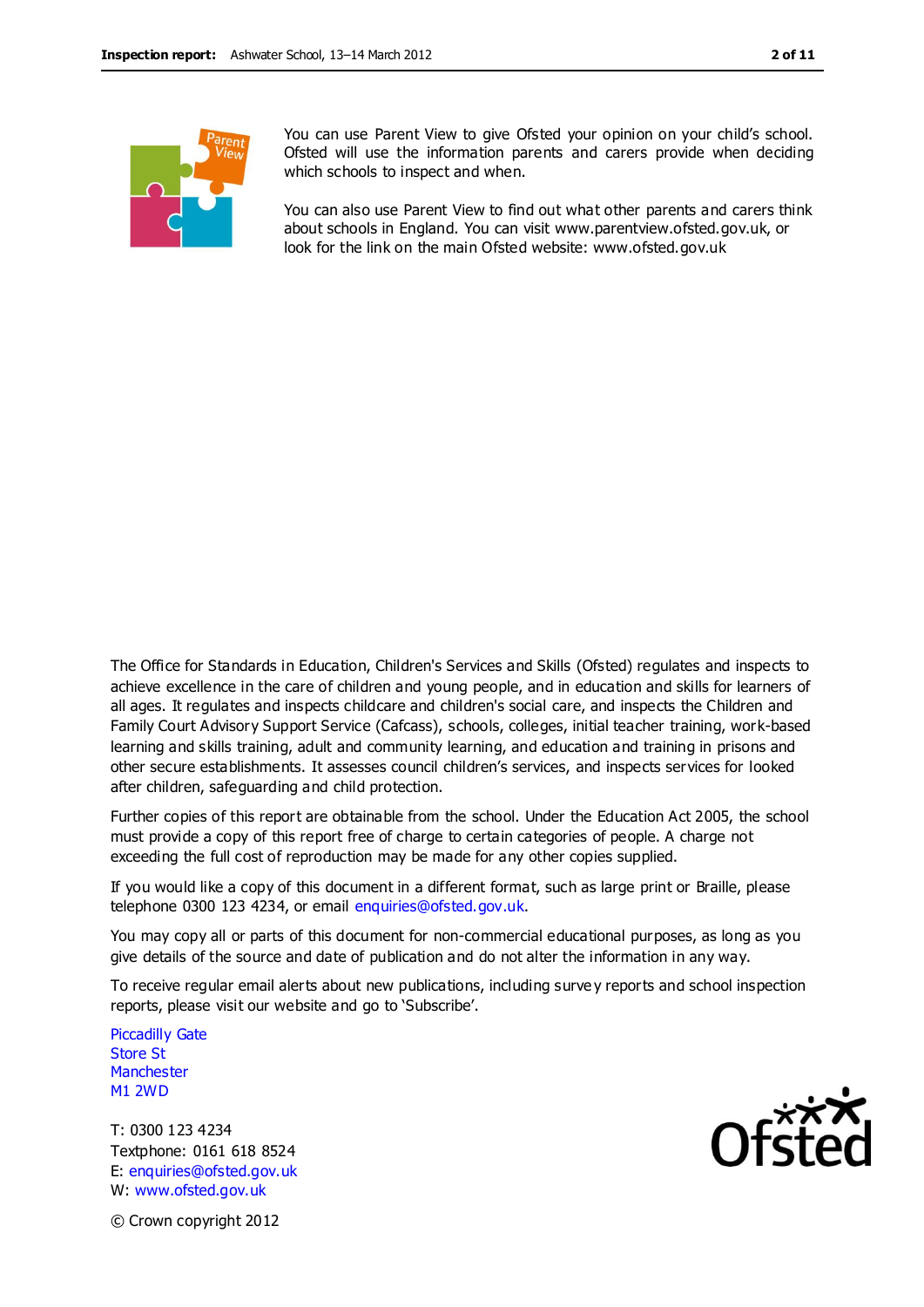# **Introduction**

Inspection team

Denise Morris **Additional** inspector

This inspection was carried out with two days' notice. Seven lessons were observed, most of them jointly with senior staff, and four different teachers were seen over a period of four hours. Meetings were held with the headteacher, teachers, pupils and three members of the governing body. The inspector took account of the responses to the on-line questionnaire (Parent View) in planning the inspection. The inspector observed the school's work, looked at pupils' records and talked to some pupils about their school. The inspector scrutinised the school's development plan, safeguarding documents, the minutes of governing body meetings and planning documents. Questionnaires were returned by 53 parents and carers and responses were analysed. Some staff and pupils in Years 3 to 6 also completed questionnaires and the inspector took account of the views expressed.

## **Information about the school**

Ashwater is a much smaller than average sized primary school set in a rural area. Pupils are taught in two mixed-age-group classes with children in their Reception Year sharing a class with Years 1 and 2 pupils. All pupils are White British. The percentage of pupils who are disabled and those with special educational needs fluctuates from year to year but is presently lower than the national average. The proportion of pupils known to be eligible for free school meals is higher than average. The school exceeds the current floor standards. The school has been awarded the national Eco School Bronze Award. There is on-site childcare for children from the age of three that is not managed by the governing body and, therefore, was not part of this inspection.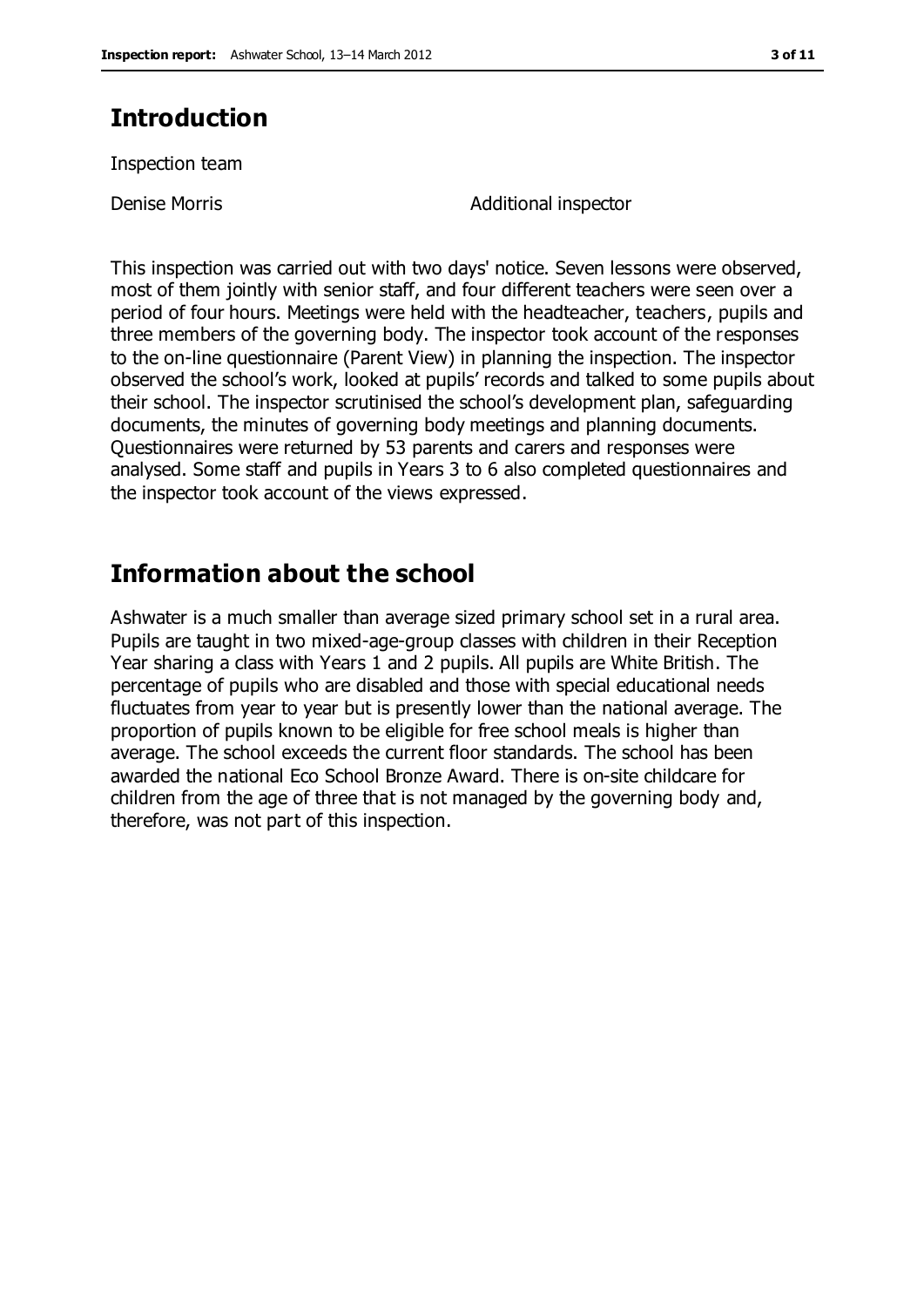## **Inspection judgements**

| <b>Overall effectiveness</b>     |  |
|----------------------------------|--|
|                                  |  |
| <b>Achievement of pupils</b>     |  |
| <b>Quality of teaching</b>       |  |
| Behaviour and safety of pupils   |  |
| <b>Leadership and management</b> |  |

### **Key findings**

- Ashwater Primary is a good school. High levels of staff training, strong collaboration with parents and carers and other local schools and a clear focus on the teaching of phonics, (linking letters with the sounds they make) underpin the school's quality. The school is not outstanding because pupils' progress in writing is not as strong as it is in reading and mathematics.
- All groups of pupils, including those who are disabled and those with special educational needs, achieve well. Pupils make particularly good progress in reading and mathematics from often low starting points. Children in the Early Years Foundation Stage get off to a good start and make good progress in all areas of learning.
- Teaching is good with some examples of outstanding practice. Teaching typically extends pupils' skills and ensures that they have equal access to the many new and exciting learning opportunities within the revised curriculum. The teaching of reading is particularly strong. In a very few writing lessons expectations are not high enough to meet the different abilities of all pupils. Assessment is used well to inform teachers how well pupils achieve and pupils' work is helpfully marked.
- Pupils behave well and say they feel safe and secure at school. Attendance has risen recently and is above average. Good relationships and a strong emphasis on promoting pupils' spiritual, moral, social and cultural development prepare them well for the next stage of their education.
- The headteacher and the governing body have created an exciting and welcoming learning environment in which pupils thrive and are valued. Leaders know the school's strengths well and have managed teachers' performance effectively to ensure that pupils reach at least the expected standards of achievement. They have improved teaching well through providing excellent training opportunities for staff, particularly for new teachers.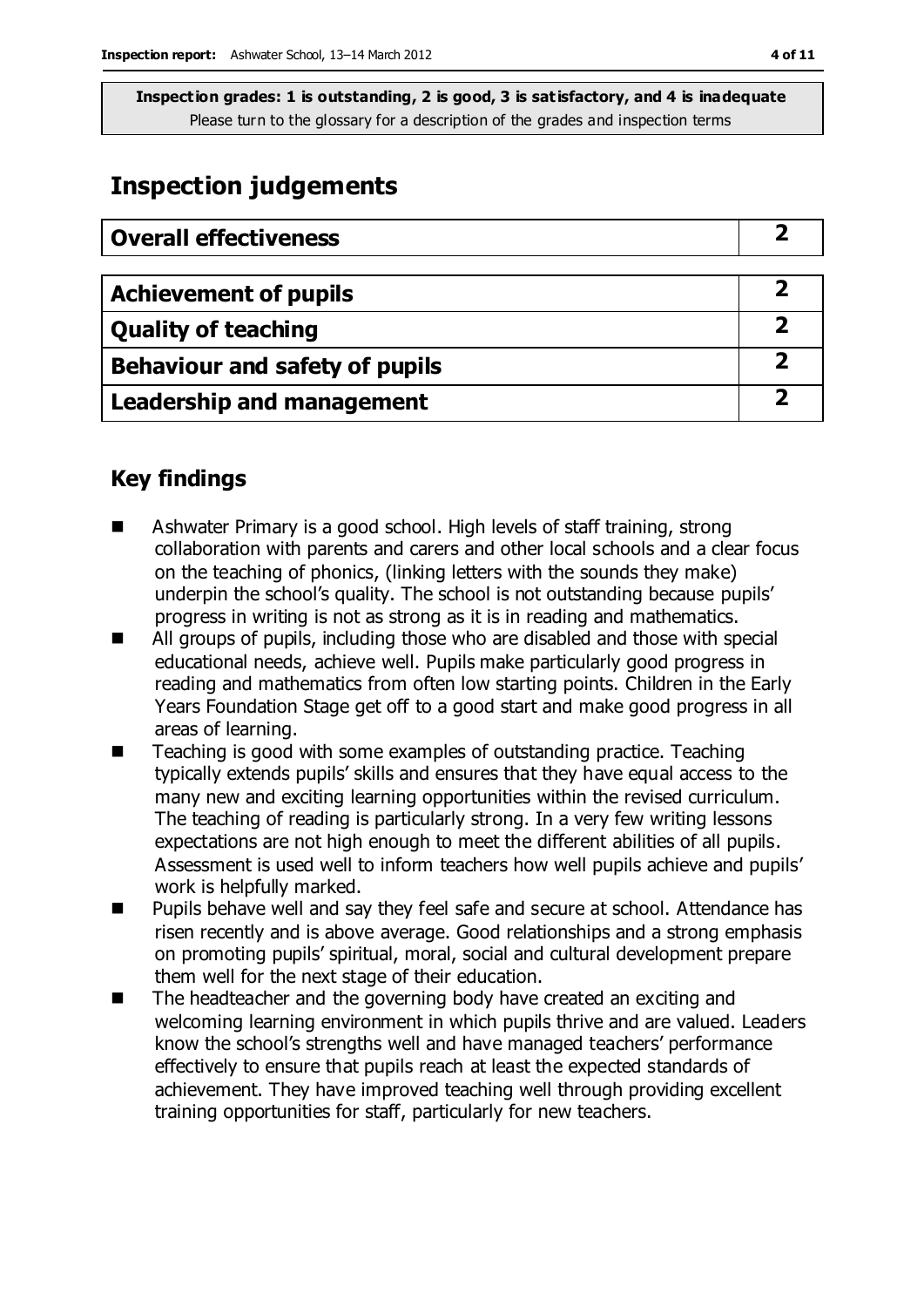### **What does the school need to do to improve further?**

- By December 2012 improve the quality of teaching in promoting pupils' writing skills so that they achieve as well as they do in reading by:
	- extending opportunities for writing tasks that interest and motivate pupils  $\equiv$
	- raising expectations of how much writing pupils complete in their lessons
	- ensuring that writing tasks are linked closely to individual pupils' different abilities.

### **Main report**

#### **Achievement of pupils**

Parents and carers consider that their children make good progress during their time at the school. Inspection evidence supports this view. Pupils' attainment is variable because of the small number of pupils in each year group, and making national comparisons is problematic. Pupils' achievement, including that of pupils who are disabled and those with special educational needs, from their starting points is good and, as a result, the school exceeds the national floor standard. Children in the Early Years Foundation Stage achieve well and make good progress in their learning. They benefit from a new and exciting outdoor learning area and quickly settle, make friends and learn to share resources with their peers. 'I feel that Ashwater is giving my child an excellent start in education' is a typical comment from a parent. Pupils achieve particularly well in their reading skills, achieving broadly average standards by the end of Year 2 because of an effective phonics programme. This helps them learn quickly about letters and sounds from the time they enter school. This was evident in Years 1 and 2 when the effective promotion of phonic skills to identify different spellings for the same sound challenged pupils well and enabled them to recognise at least four different ways of making the 'ai' sound in words. Three boys made good progress working in a group independently to find the correct sounds to enable them to write down some difficult words. By Years 5 and 6 pupils read a wide range of books, both fiction and non-fiction. They regularly use the school library as well as community library facilities. One Year 6 pupil commented that he had already put in his order for the next book in the series he was reading. By the time they leave the school, pupils' attainment in reading is above average.

Progress in mathematics is good. Older pupils proudly showed their mathematics books where work is neatly presented and of a good quality. Pupils' progress in writing is not as strong. Some improvement across Years 3 to 6 is being made through the introduction of 'Big Write' sessions. These focus well on creative approaches to writing, but in a few writing sessions the pace of learning dips because the work is either too difficult for some or does not sufficiently challenge those of a higher ability. This reduces the amount of progress pupils make and the amount of work they complete. The effective promotion of pupils' spiritual, moral, social and cultural development ensures they make some good progress in their personal development.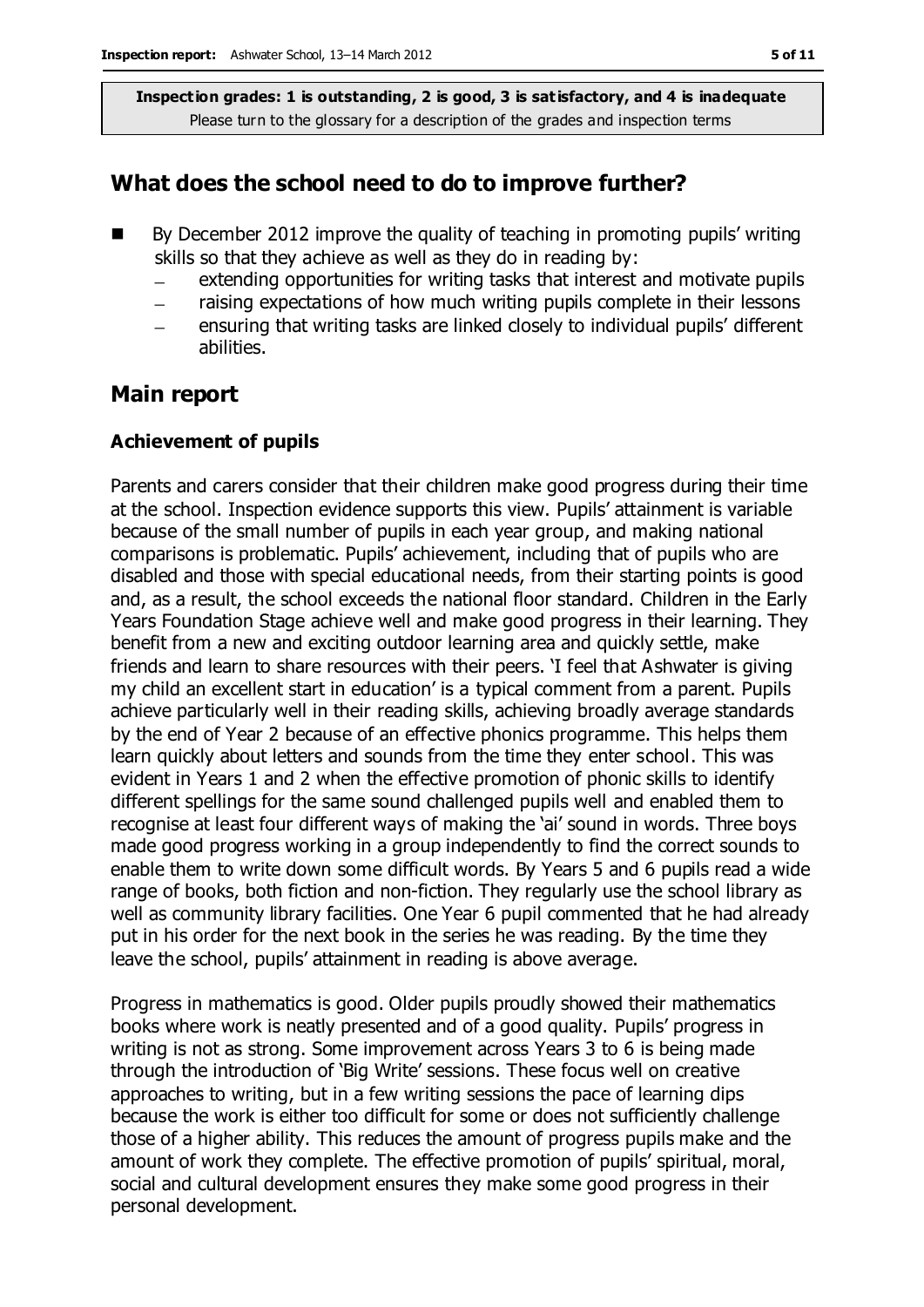#### **Quality of teaching**

Almost all of the parents and carers who responded to the inspection questionnaires rightly agree that their children are well taught. The vast majority of lessons have good pace and very effective use of resources to engage and interest pupils. Teachers usually make good use of the creative curriculum to design their lessons, matching tasks to pupils' needs and extending their abilities. For example, following the story of 'Bungalow Bill,' pupils in Years 3 to 6 took part enthusiastically in a creative approach to writing. They dressed up as burglars and searched for 'exciting words' to use in their writing. Similarly, pupils in Years 1 and 2 benefit from high quality creative teaching. This was evident in a creative art lesson where they used design plans accurately to make Easter cards. The wide range of resources available enthused them and they worked carefully using tools safely as the teacher encouraged them to try new approaches. Some very skilled teaching in physical education, art, design and technology and music contributes well to pupils' enjoyment and successes. Adults' questioning of pupils is a particular strength and this is helping to develop pupils' skills and deepen understanding.

Teachers are skilful in promoting the teaching of phonics. This was clearly evident in the Reception class where the teacher helped children to focus carefully and successfully on initial sounds as they tried to create posters to catch the 'Big Bad Wolf'. Assessment is thorough and consistent. Teachers moderate annotated examples of pupils' work together which gives them a very clear view of each pupil's progress. Targets are clearly set for improvement and are well known to pupils.

Teaching throughout the well-planned curriculum promotes pupils' spiritual, moral, social and cultural development well. For example, the use of topics such as researching the Olympics or studying the Vikings helps promote pupils' awareness of helping others, and how to know right from wrong. Just occasionally pupils' learning dips, when teachers do not match work closely enough to pupils' individual abilities. This is particularly evident in the teaching of writing when the same writing tasks are set for the whole class. At these times teachers do not always keep pupils interested for very long and too little writing results.

#### **Behaviour and safety of pupils**

Almost all pupils, including those pupils who are disabled and those with special educational needs, respond well to the school's strategies to promote their good behaviour and safety. This results in behaviour over time being good. Pupils join in well with their peers, taking turns, helping others and taking on simple responsibilities. The good range of resources and activities at playtimes and lunchtimes and a good staff presence have a positive impact on the calm atmosphere and positive relationships, promoting pupils' spiritual, moral, social and cultural development well. Most parents and carers say that behaviour is good. Pupils are engaged in writing their own classroom rules and have a strong impact on the school charter. They regularly raise money for different charities. Pupils show obvious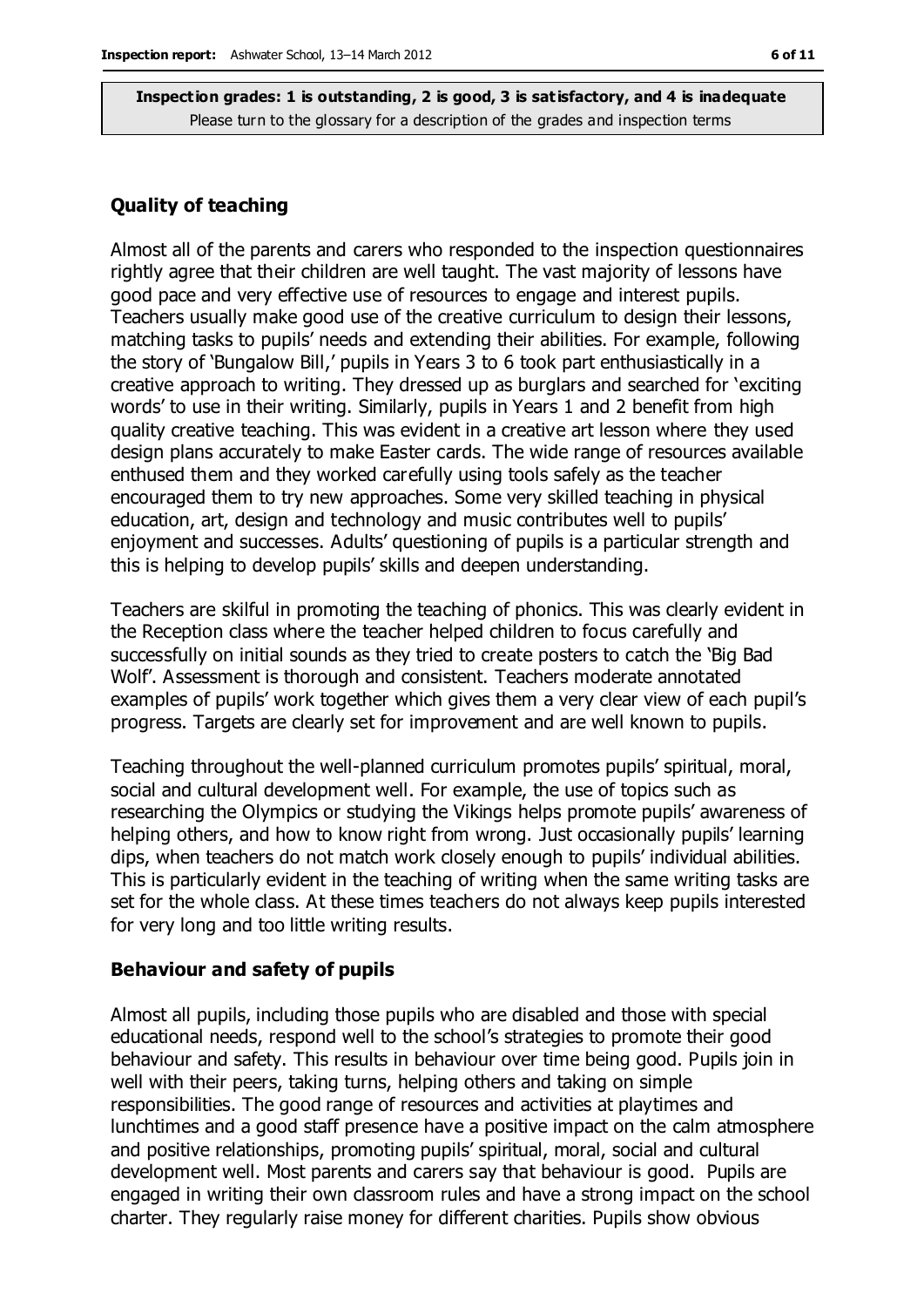enjoyment of school and almost all attend regularly so that attendance is above the national average.

Pupils are safe and secure. Almost all of the parents and carers who responded to the inspection questionnaires believe that their child is kept safe. There is no evidence of bullying, including bullying related to disability, special educational needs, race, religion or gender. Pupils say that everyone is kind and that absolutely no bullying occurs. Pupils say they are confident in the staff and know there is always someone to help them. The curriculum provides many opportunities for pupils to learn about safety in their work and play. For example, they learn how to use scissors safely, and about the importance of obeying rules and holding doors open for others. Younger pupils learn to use a knife and fork appropriately and how to be careful as they ride their bikes around the playground.

#### **Leadership and management**

The headteacher and staff have successfully created an exciting environment for pupils. Leaders have developed the skills of staff very well through good training opportunities and created an imaginative curriculum which enables pupils to learn about the wider world through many visits and visitors. Partnership working with other local schools has improved, enabling teachers to moderate pupils' work collaboratively and providing opportunities for joint activities for more able pupils, particularly in science. Leaders, including the governing body, have an accurate view of the school's strengths and weaknesses and a good track record over the past two years of successful improvements. This demonstrates the good capacity there is for sustaining improvements. A high priority is given to ensuring that pupils are safe. The school's safeguarding procedures are rigorously applied, fully meeting statutory requirements and giving no cause for concern.

Regular monitoring and support for teachers is helping the quality of teaching to improve in most areas, although it is not fully effective in the teaching of writing. Performance management has a high focus in the school and is proving effective, for example, in how it has developed the successful strategy for the teaching of phonics. Leaders promote equality well and tackle any discrimination rigorously through curriculum activities that are well designed to cater for the needs of all groups. Effective support ensures that pupils who are disabled and those with special educational needs make similar good progress to their peers.

The curriculum is good because it provides a wide range of creative activities that fully engage all groups of pupils. Regular sport, including swimming for all pupils including those in the Reception class, frequent arts activities as well as music tuition ensure that pupils can follow their own interests. The curriculum promotes pupils' spiritual, moral, social and cultural development well through the many visits out of school offered to pupils. Leaders work effectively with parents and carers as shown by pupils' rising attendance. The vast majority of parents and carers are pleased with the school: 'We have a wonderful school' commented one parent, which echoed the views of others.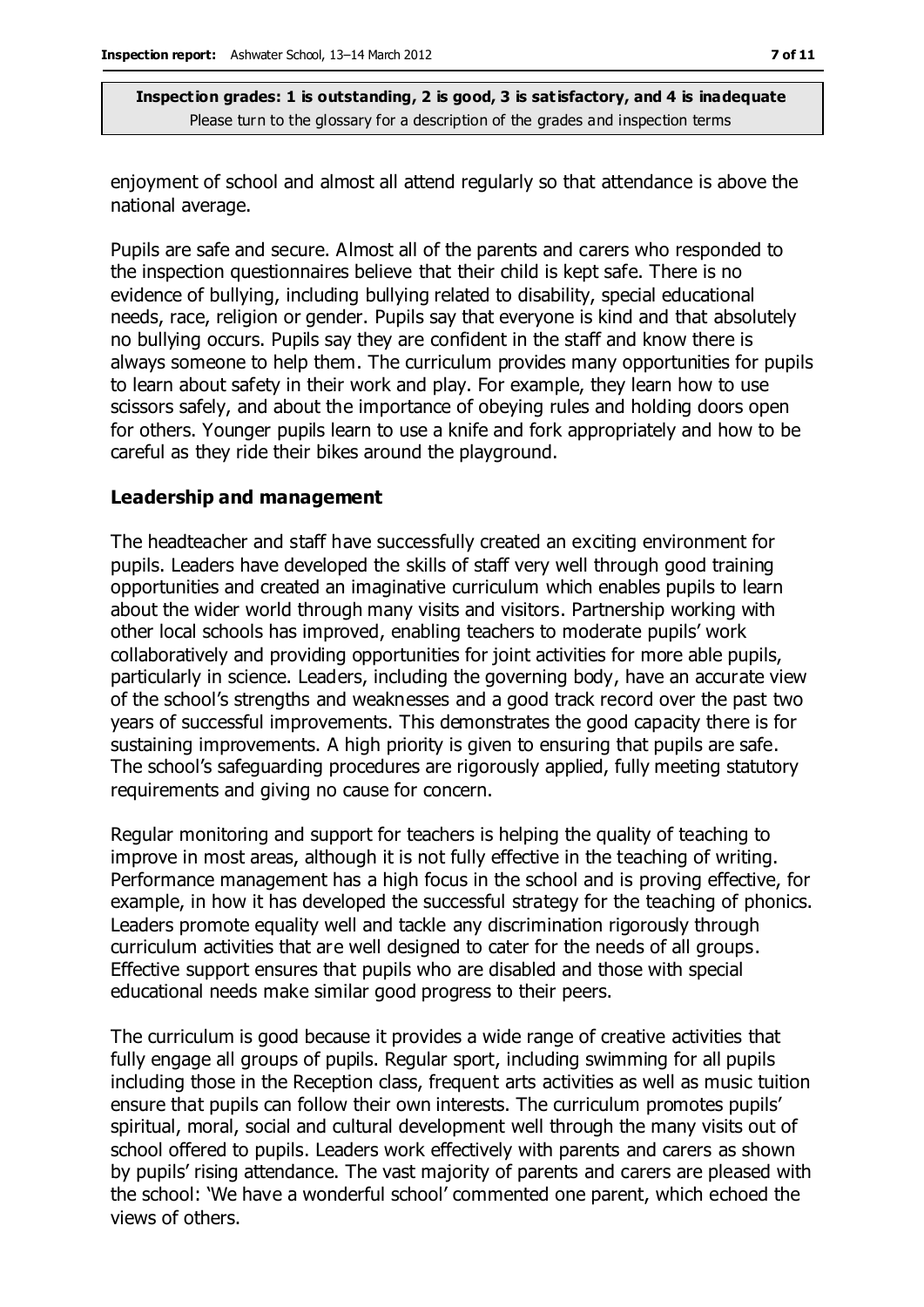# **Glossary**

### **What inspection judgements mean**

| Grade   | <b>Judgement</b> | <b>Description</b>                                                                                                                                                                                                               |
|---------|------------------|----------------------------------------------------------------------------------------------------------------------------------------------------------------------------------------------------------------------------------|
| Grade 1 | Outstanding      | These features are highly effective. An outstanding<br>school provides exceptionally well for all its pupils' needs.                                                                                                             |
| Grade 2 | Good             | These are very positive features of a school. A school<br>that is good is serving its pupils well.                                                                                                                               |
| Grade 3 | Satisfactory     | These features are of reasonable quality. A satisfactory<br>school is providing adequately for its pupils.                                                                                                                       |
| Grade 4 | Inadequate       | These features are not of an acceptable standard. An<br>inadequate school needs to make significant<br>improvement in order to meet the needs of its pupils.<br>Ofsted inspectors will make further visits until it<br>improves. |

### **Overall effectiveness of schools**

|                         | Overall effectiveness judgement (percentage of schools) |      |                     |                   |
|-------------------------|---------------------------------------------------------|------|---------------------|-------------------|
| <b>Type of school</b>   | <b>Outstanding</b>                                      | Good | <b>Satisfactory</b> | <b>Inadequate</b> |
| Nursery schools         | 46                                                      | 46   |                     |                   |
| Primary schools         |                                                         | 47   | 40                  |                   |
| Secondary<br>schools    | 14                                                      | 38   | 40                  |                   |
| Special schools         | 28                                                      | 48   | 20                  |                   |
| Pupil referral<br>units | 15                                                      | 50   | 29                  |                   |
| All schools             |                                                         | 46   | 38                  |                   |

New school inspection arrangements have been introduced from 1 January 2012. This means that inspectors make judgements that were not made previously.

The data in the table above are for the period 1 September 2010 to 31 August 2011 and represent judgements that were made under the school inspection arrangements that were introduced on 1 September 2009. These data are consistent with the latest published official statistics about maintained school inspection outcomes (see www.ofsted.gov.uk).

The sample of schools inspected during 2010/11 was not representative of all schools nationally, as weaker schools are inspected more frequently than good or outstanding schools.

Primary schools include primary academy converters. Secondary schools include secondary academy converters, sponsor-led academies and city technology colleges. Special schools include special academy converters and non-maintained special schools.

Percentages are rounded and do not always add exactly to 100.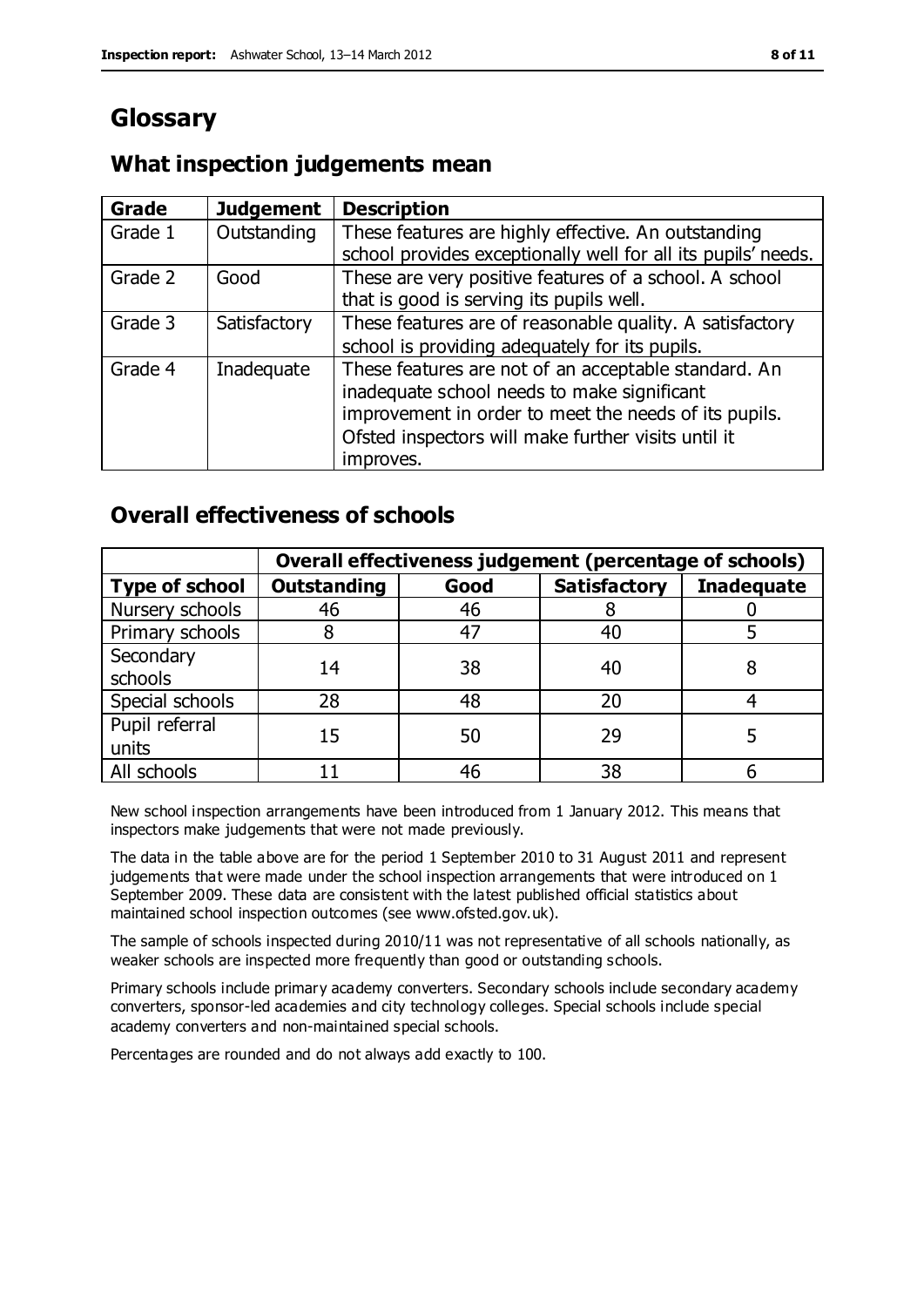# **Common terminology used by inspectors**

| Achievement:                  | the progress and success of a pupil in their<br>learning and development taking account of their<br>attainment.                                                                                                        |
|-------------------------------|------------------------------------------------------------------------------------------------------------------------------------------------------------------------------------------------------------------------|
| Attainment:                   | the standard of the pupils' work shown by test and<br>examination results and in lessons.                                                                                                                              |
| Attendance:                   | the regular attendance of pupils at school and in<br>lessons, taking into account the school's efforts to<br>encourage good attendance.                                                                                |
| Behaviour:                    | how well pupils behave in lessons, with emphasis<br>on their attitude to learning. Pupils' punctuality to<br>lessons and their conduct around the school.                                                              |
| Capacity to improve:          | the proven ability of the school to continue<br>improving based on its self-evaluation and what<br>the school has accomplished so far and on the<br>quality of its systems to maintain improvement.                    |
| Leadership and management:    | the contribution of all the staff with responsibilities,<br>not just the governors and headteacher, to<br>identifying priorities, directing and motivating staff<br>and running the school.                            |
| Learning:                     | how well pupils acquire knowledge, develop their<br>understanding, learn and practise skills and are<br>developing their competence as learners.                                                                       |
| <b>Overall effectiveness:</b> | inspectors form a judgement on a school's overall<br>effectiveness based on the findings from their<br>inspection of the school.                                                                                       |
| Progress:                     | the rate at which pupils are learning in lessons and<br>over longer periods of time. It is often measured<br>by comparing the pupils' attainment at the end of a<br>key stage with their attainment when they started. |
| Safety:                       | how safe pupils are in school, including in lessons;<br>and their understanding of risks. Pupils' freedom<br>from bullying and harassment. How well the school<br>promotes safety, for example e-learning.             |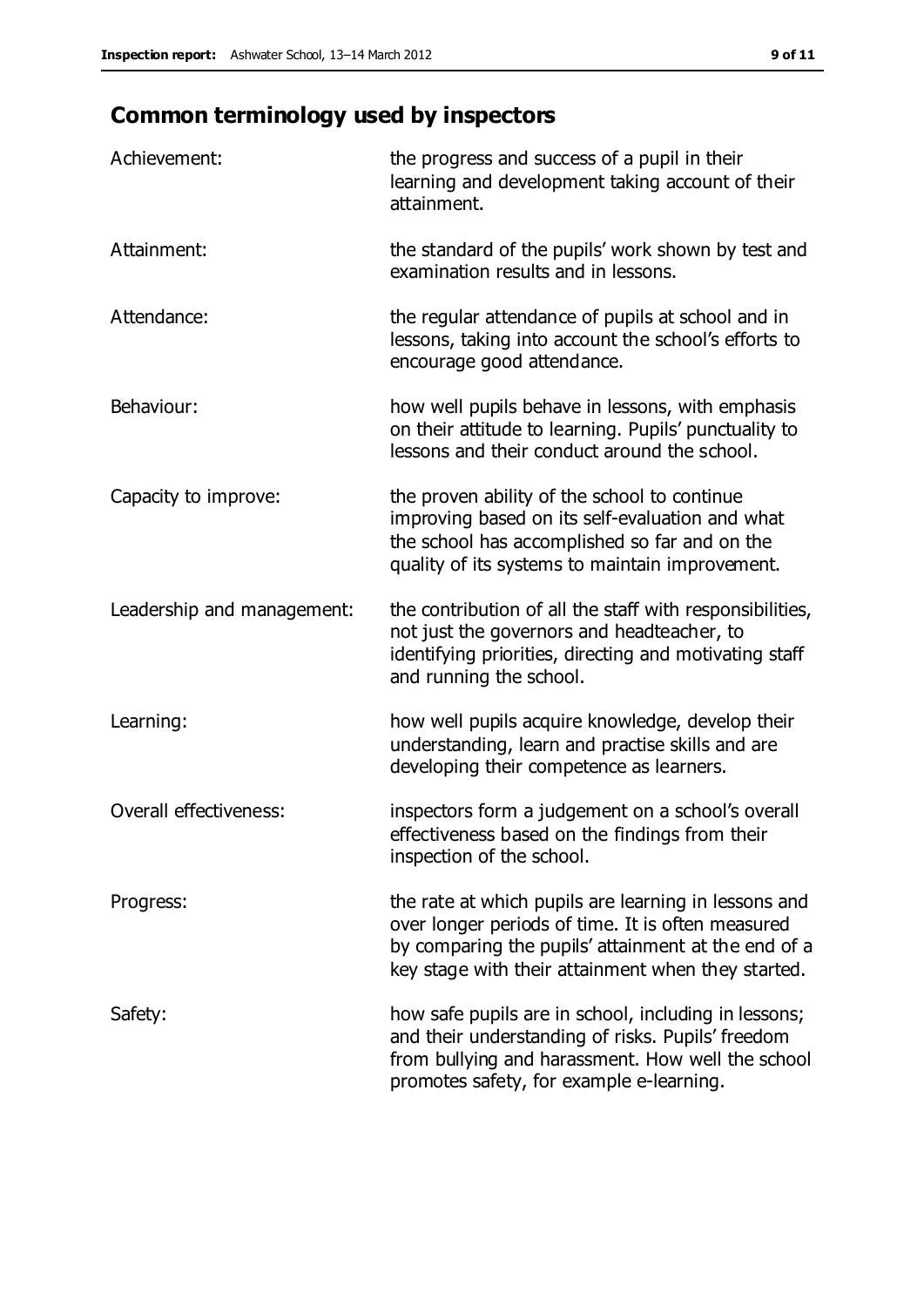#### **This letter is provided for the school, parents and carers to share with their children. It describes Ofsted's main findings from the inspection of their school.**



15 March 2012

Dear Pupils

#### **Inspection of Ashwater Primary School, Beaworthy EX21 5EW**

Thank you for welcoming me when I inspected your school recently. It was lovely to meet and talk with you. You told me many things about your school, such as what you like doing and all about your work and how well you are doing. You also told me that you enjoy school and feel safe.

I can see from the answers to the questionnaires that I received from your parents and carers that you are happy at school. I have judged your school to be good. There are lots of good things in your school, such as your achievement and the teaching. Your headteacher and the other leaders are also doing a good job. I thought your behaviour was good and I know that you all try to come to school every day. Well done for that!

You listen carefully to your teachers. I was impressed by the way that some of you read to me. You know a lot about books and I know you really enjoy your reading. Because of this your reading skills are improving quickly. Just occasionally you do not do enough writing in your lessons and your writing skills are not quite as strong as your reading and mathematics skills. I am asking your teachers to help you improve your writing by making sure that your tasks are linked closely to your abilities and by making sure you do enough writing in lessons. You can help with this by trying hard to write more and thinking carefully about your content.

Thank you again for your welcome.

Yours sincerely Denise Morris Lead inspector